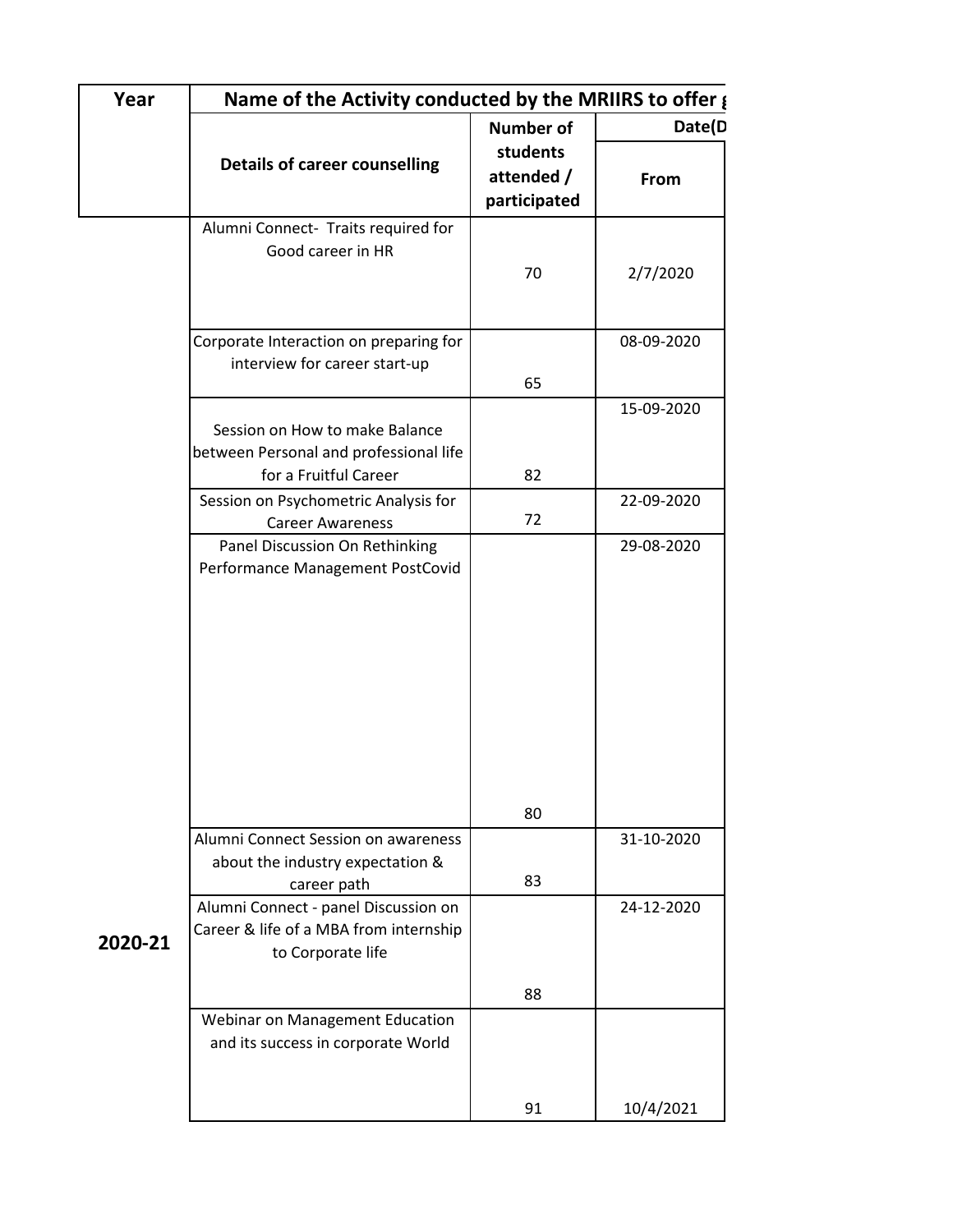| Truths about Life and Career             |    | 13-05-2021 |
|------------------------------------------|----|------------|
|                                          | 80 |            |
| Webinar- Countdown To Corporate          |    | 15-05-2021 |
| Careers - Redefining Customer            |    |            |
| Experience In The Digital Era            |    |            |
|                                          | 82 |            |
| Countdown to Corporate Careers-          |    |            |
| <b>Transforming Dreams into Reality</b>  |    |            |
|                                          |    |            |
|                                          |    |            |
|                                          |    |            |
|                                          | 70 | 2/6/2021   |
| Webinar on Hard Truths of Soft Skills    |    |            |
|                                          |    |            |
|                                          |    |            |
|                                          | 91 | 6/6/2021   |
| <b>Webinar on Career and Business</b>    |    |            |
| growth                                   |    |            |
|                                          | 91 | 12/6/2021  |
| <b>Orientation Session for Electives</b> | 62 | 14-06-2021 |
| Countdown to Corporate Careers- CSR      |    |            |
| towards greater social conciousness      |    |            |
| Dreams into Reality                      | 65 | 26-06-2021 |
| Create Your Own Success Story - Be       | 80 | 10/7/2020  |
| an Entrepreneur                          |    |            |
|                                          |    |            |
|                                          |    |            |
|                                          |    |            |
|                                          |    |            |
|                                          |    |            |
|                                          | 70 | 23-05-2020 |
|                                          |    |            |
|                                          |    |            |
|                                          |    |            |
| <b>Scenario Planning for Budding</b>     |    |            |
| Managers Post COVID 19                   |    |            |
|                                          |    |            |
|                                          | 90 | 5/5/2020   |
| Financial Management during and          |    |            |
| post Covid 19: Uncertainties             |    |            |
| Leadership 3.0- COVID 19 - "Leading      | 90 | 22-04-2020 |
| Out of Adversity                         |    |            |
|                                          |    |            |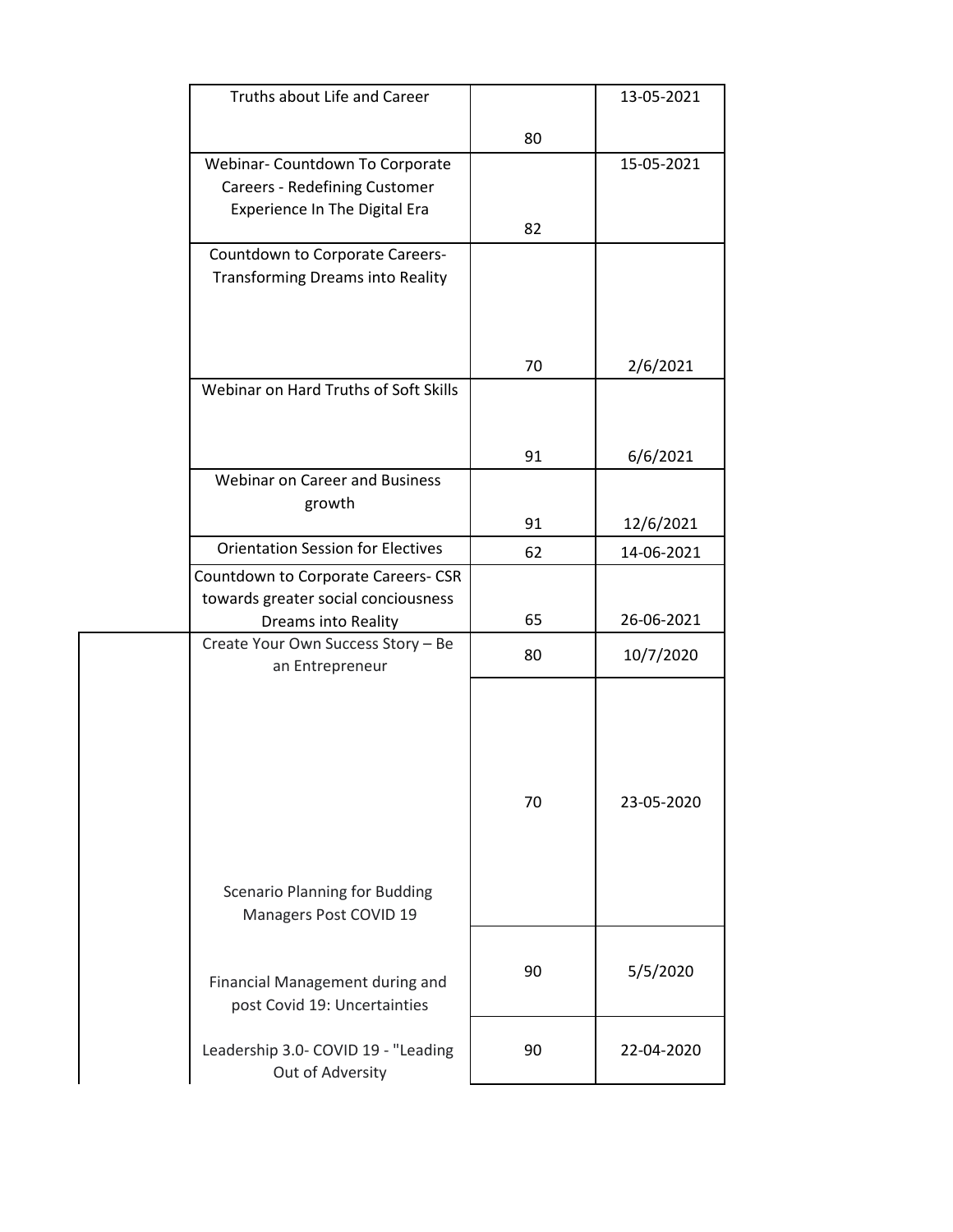|         | <b>Essential Skills for Successful</b>      |    |              |
|---------|---------------------------------------------|----|--------------|
|         | Marketing Career in the Changing            | 90 | 10/4/2020    |
|         | <b>Times</b>                                |    |              |
|         | Specialization with their electives         | 91 | 4/4/2020     |
| 2019-20 |                                             |    |              |
|         | Career and Role of a publicist in           |    |              |
|         | managing Corporate Communications           |    |              |
|         | in Healthcare Sector                        | 6  | 4/3/2020     |
|         | <b>Expert Lecture on Maintaing Strong</b>   |    |              |
|         | Career in MNC's with help of Financial      |    |              |
|         | Management                                  | 87 | 13-02-2020   |
|         |                                             |    |              |
|         |                                             |    |              |
|         | Career Path: Bridging gap between the       |    |              |
|         | industry and academia                       | 84 | 28-01-2020   |
|         | Career Opportunities in Solid Waste         |    |              |
|         | <b>Management Sector</b>                    | 88 | 23-01-2020   |
|         |                                             |    |              |
|         | Expert Session on Creativity and            |    |              |
|         | Entrepreneurship as a career choice         | 86 | 02 -12 -2019 |
|         | Expert talk on retail and consumer          |    |              |
|         | behavior for a successful marketing         |    |              |
|         | career                                      | 87 | 19-11-2019   |
|         | Expert Lecture: MBA and Career              |    | 18-07-2019   |
|         | opportunities                               | 74 |              |
|         | <b>Expert Lecture: Understanding People</b> |    | 17-07-2019   |
|         | for life and career                         | 66 |              |
|         |                                             |    | 16-07-2019   |
|         | Expert Lecture: On How to be                |    |              |
|         | Corporate Warriors for career growth        | 69 |              |
|         |                                             |    | 29-04-2019   |
|         | Expert Talk on 'Internal Marketing':        |    |              |
|         | <b>Career Mantra for Services</b>           | 82 |              |
|         | Alumnipanel discussion: How to              |    | 19-04-2019   |
|         | prepare for career and industry             | 84 |              |
|         |                                             |    | 18-04-2019   |
|         | expert lecture on career in analytics       | 86 |              |
|         | Alumni Panel Discussion on industry         |    | 12-04-2019   |
|         | expectations from an MBA career             |    |              |
|         | Prespective                                 | 87 |              |
|         | <b>Expert lecture: Starting a Business</b>  |    | 05-02-2019   |
|         | with zero investment as Alternate           |    |              |
|         | Career                                      | 77 |              |
|         | Leveraging Analytics for a Career in        |    | 17-11-2018   |
|         | <b>Financial Services</b>                   | 25 |              |
| 2018-19 | Service Excellence: Career in               |    | 30-10-2018   |
|         | healthcare sector                           | 85 |              |
|         |                                             |    |              |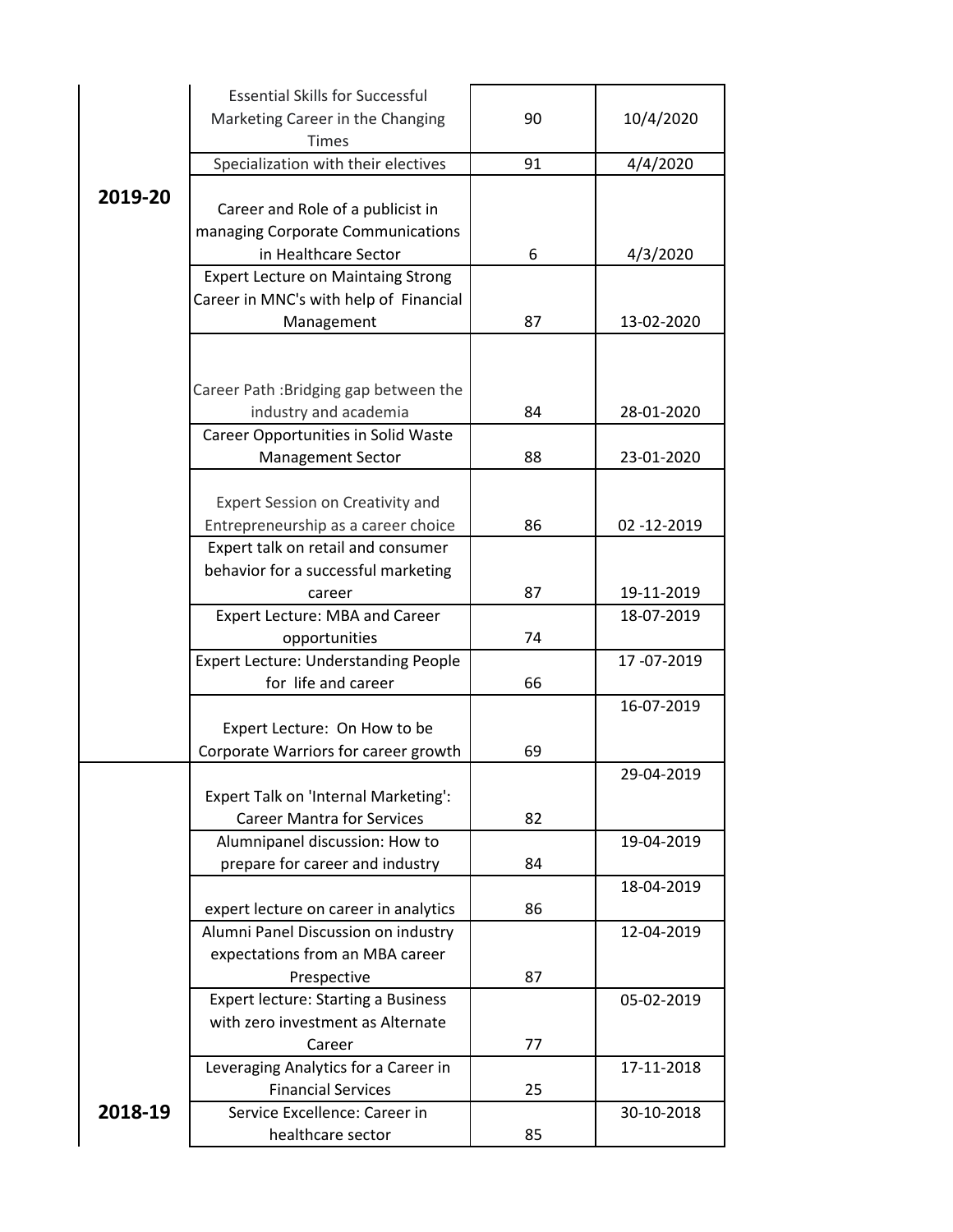|         | Placement Readiness and How to Grab          |     | 23-10-2018 |
|---------|----------------------------------------------|-----|------------|
|         | Internship Opportunities for better          |     |            |
|         | career                                       | 58  |            |
|         | How to Validate your Business Start up       |     | 16-10-2018 |
|         | Idea for a successful career as a            |     |            |
|         | Enterprenure                                 | 111 |            |
|         | Innovations in Brand Positioning for a       |     | 12-10-2018 |
|         | <b>Strong Career in Marketing</b>            | 91  |            |
|         | Financial Literacy in building Strong        |     | 11-10-2018 |
|         | Career                                       | 30  |            |
|         | Career Counselling for Corporate             |     | 09-10-2018 |
|         | Success in the Digital Age                   | 111 |            |
|         | Goal- setting for a better career            |     | 31-07-2018 |
|         | options                                      | 77  |            |
|         |                                              |     | 14-03-2018 |
|         | Career Prospects through Paradigm            |     |            |
|         | shift in different Industries                | 71  |            |
|         | Career in Content strategy in the            |     | 12-03-2018 |
|         | Digital Age                                  | 73  |            |
| 2017-18 |                                              |     | 15-02-2018 |
|         | Succeding in a Career and digital age        | 84  |            |
|         | Mobicy: Challenges in the Journey of         |     | 08-11-2017 |
|         | <b>Entrepreneurial Career</b>                | 89  |            |
|         | Motivational Talk on Career Options in       |     | 01-08-2017 |
|         | <b>Indian Administration</b>                 | 87  |            |
|         |                                              |     | 09-05-2017 |
|         | Session on Choice of Specialization          |     |            |
|         | and career opportunies in it                 | 89  |            |
|         |                                              |     | 13-02-2017 |
|         |                                              |     |            |
|         |                                              |     |            |
|         | <b>Career Opportunities in Data Sciences</b> | 83  |            |
|         |                                              |     | 11-02-2017 |
|         | Session on How to make Balance               |     |            |
|         | between Personal and professional life       |     |            |
|         | for a Fruitful Career                        | 83  |            |
|         | Career Counselling in Challenges faced       |     | 08-02-2017 |
|         | by Small Entrepreneurs and Role of           |     |            |
|         | Microfinance                                 | 78  |            |
| 2016-17 | Session on Career discovery and              |     | 10-11-2016 |
|         | <b>Career Success Mantras</b>                | 92  |            |
|         | Session on New digital India and             |     | 13-10-2016 |
|         | career opportunities.                        | 87  |            |
|         |                                              |     | 30-09-2016 |
|         | Session on Industry expectations and         |     |            |
|         | self analysis towards Career Path            | 39  |            |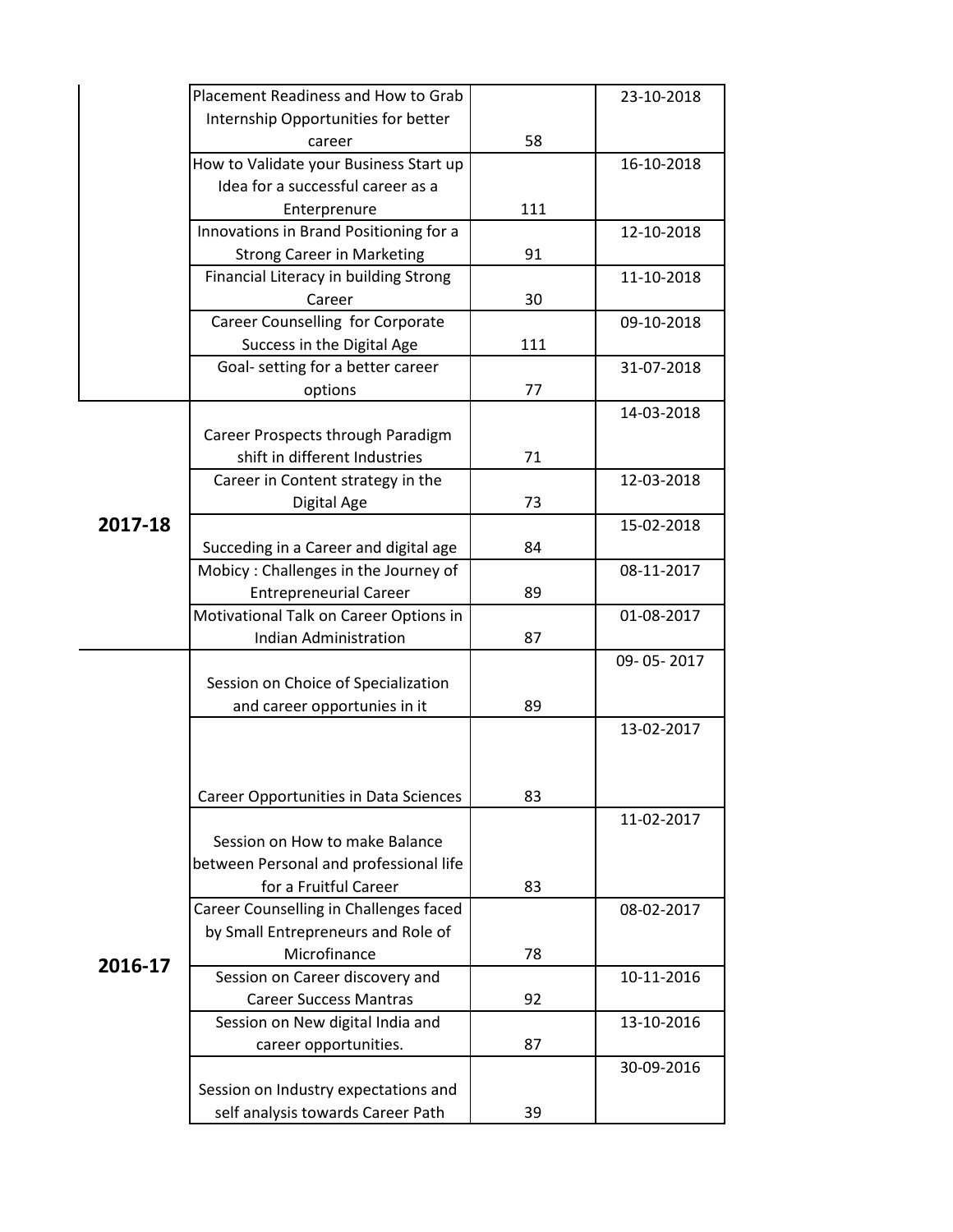|         | Career counselling session by faculty    |    |            |
|---------|------------------------------------------|----|------------|
|         | mentors                                  | 97 | 28-09-2016 |
|         | Session on Role of Financial system      |    | 07-09-2016 |
|         | and its impact on one's livelihood and   |    |            |
|         | career path                              | 76 |            |
|         | Role of Hardwork for Smooth Career       |    | 28-07-2016 |
|         | growth                                   | 51 |            |
|         | Micro Analysis of Financial Statements   | 74 | 08-04-2016 |
|         | :Requirements for careers in finance     |    |            |
|         |                                          |    |            |
|         | Startup as a career option for Qualities | 87 | 01-03-2016 |
|         | to be a successful entrepreneur          |    |            |
|         |                                          |    |            |
|         | Business opportunities for Careers in    | 89 | 27-09-2015 |
|         | hospitality industry; Increasing         |    |            |
|         | <b>Customer Satisfaction</b>             |    |            |
|         | <b>Financial Awareness and its</b>       | 91 | 03-09-2015 |
|         | importance in one's career               |    |            |
| 2015-16 | Session on selection of apt choices in   | 90 | 17-08-2015 |
|         | career                                   |    |            |
|         | Session on Psychometric Assessment       | 76 | 29-07-2015 |
|         | for choosing the right career path       |    |            |
|         |                                          |    |            |
|         | Session on Techniques to Deal with       | 78 | 28-07-2015 |
|         | Challenges of Global Market for          |    |            |
|         | <b>Career Success</b>                    |    |            |
|         | Career counseling by Faculty mentors     | 78 | 28-07-2015 |
|         |                                          |    |            |
|         | Session on Developing Skills for a       | 69 | 27-07-2015 |
|         | better career path                       |    |            |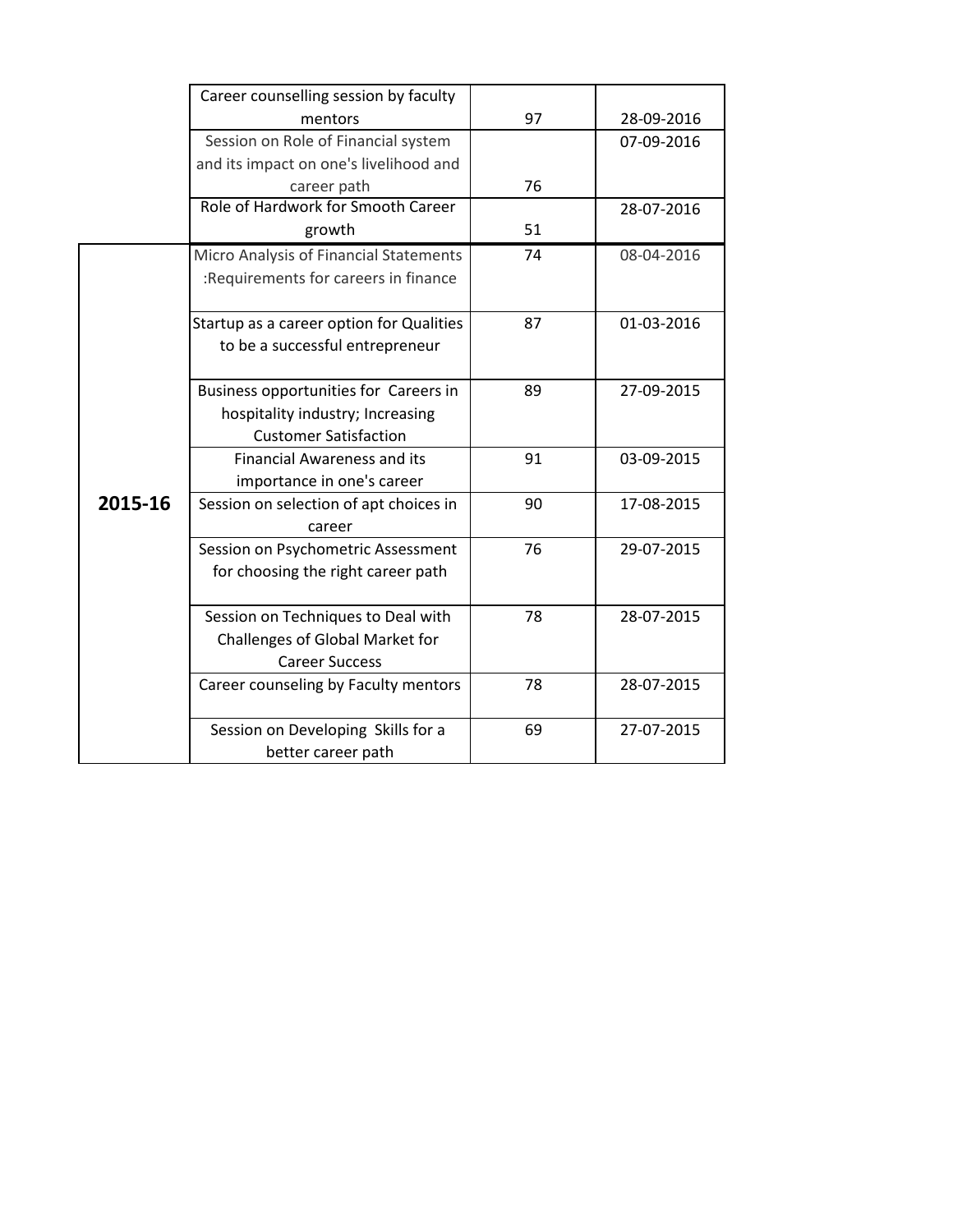## **<u>Buidance for career counselling offered by the</u>**

| D-MM-YYY)  | Name of the resource                     |
|------------|------------------------------------------|
|            | person/agencies/consultants              |
| Τo         | involved with contact details (if        |
|            | any)                                     |
|            | Ms Mansvi Pandey: HR Professional,       |
|            | Olympus Medical Systems Pvt. Ltd.        |
| 2/7/2020   | Mr. Jot Swaroop Singh: Marketing         |
|            | Professional, Stryker India Pvt. Ltd.    |
| 08-09-2020 | Mr. Yash Chawla, Head- Sports team at    |
|            | Editorji Technologies                    |
| 15-09-2020 | Mr. Samin Chisti- PAYNTR                 |
|            | Ms. Samiksha Kohli- - MYLO               |
| 22-09-2020 | Prof. (Dr.) Sanjay Srivastava-VC-MRIIRS  |
|            |                                          |
| 29-08-2020 | Mr. Alok Narain, Honorable Secretary     |
|            | NHRDN DELHI, and NCR Chapter, Mr.        |
|            | Agnivesh Thakur Lead in Human Capital    |
|            | Management, Mr. Amit Mohan Head          |
|            | HR at ECOLABS, Mrs. Harpreet Dutta,      |
|            | Corporate HR function, GMR, Mr.          |
|            | Manas Kumar Sarker, CHRO, Sterlite       |
|            | Technologies Limited, Ms. Megha          |
|            | Gupta, Director HR FISERV and Dr. Vijay  |
|            | Despande Human Resource Advisor, JK      |
|            | Tyre and Industries.                     |
|            |                                          |
| 31-10-2020 | Mr. Anchit Kumar, Senior Technical       |
|            | Team Lead-Dsire Technologies             |
|            | Solutions Pvt. Ltd                       |
| 24-12-2020 | Mr Akash Gupta -Senior Associate,        |
|            | SS&C GlobeOp financial services          |
|            | Technologies (INDIA) Pvt. Ltd.           |
|            | Mr. Sabyasachi- HRD Program officer in   |
|            | <b>Triangle Consulting Firm</b>          |
|            | Ms. Prerna Mehrotra-Marketing            |
|            | <b>Communications Executive at Rexel</b> |
|            | India Pyt. Ltd                           |
|            | Ms. Nupur Dutta Chowdhury-freelancer     |
| 10/4/2021  | in Digital Marketing                     |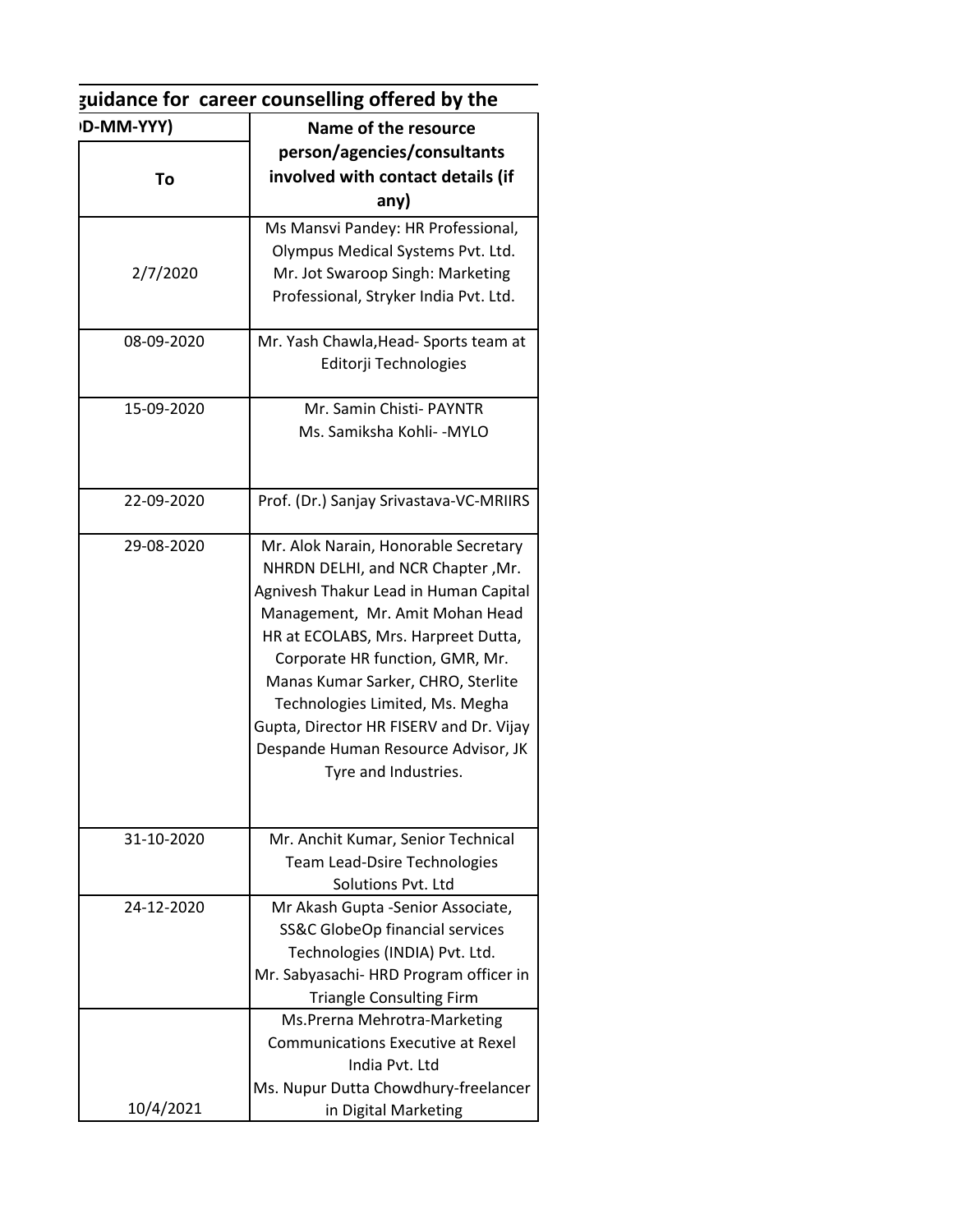| 13-05-2021 | Mr. Manjeet Anand, Senior Sales                                           |
|------------|---------------------------------------------------------------------------|
|            | Manager-Techfino Capital Private<br>Limited                               |
| 15-05-2021 | Mr. Rajesh Panda, Co- Founder and                                         |
|            | Director of Techfino Capital Private                                      |
|            | Limited                                                                   |
|            | Dr. Vipul Singh- Divisional Vice                                          |
|            | President and Head- Human Resource,<br>ADP                                |
|            | Dr. Anindita Chatterjee Rao- Area                                         |
|            | chairperson, HR, FMS, MRIIRS                                              |
| 2/6/2021   |                                                                           |
|            | Dr. Amandeep Dhaliwal, Dr. Meghna<br>Chhabra, Ms. Shilpa Arora, Dr. Sahil |
|            | Malik, Faculty of Management Studies                                      |
| 6/6/2021   |                                                                           |
|            | Dr.Farhat Mohsin, Dr.Priyanka Singh &                                     |
|            | Mr. Gautam Srivastava. Faculty of                                         |
| 12/6/2021  | <b>Management Studies</b>                                                 |
| 15-06-2021 | All Area Chairs, FMS, MRIIRS                                              |
|            | Ms.Devdutta Mulchandani, GM -                                             |
| 26-06-2021 | Creating shared value, Hyundai Motor                                      |
| 10/7/2020  | Dr. Monika Goel, Dean FCBS, FMS,                                          |
|            | <b>MRIIRS</b>                                                             |
|            |                                                                           |
|            | Mr. Mussarat Hussain, Head-Maruti                                         |
|            | Suzuki Training Academy, Mr Satyakki                                      |
|            | Bhattacharjee, Managing Partner                                           |
| 23-05-2020 | Growth Sqapes, Samin Ahmed                                                |
|            | Chishti, National Sales Manager,                                          |
|            | Paynter Brand Lt, Mr. Gautam Srivastav,                                   |
|            | Head, Career Development Centre,                                          |
|            | Manav Rachna, Dr. Surbhi Kapur,                                           |
|            | Professor, FMS, MRIIRS.<br>Dr. Nand Lal Dhameja, Dean FMS, Dr.            |
|            | Bhavesh Prakash Joshi, Professor, FMS,                                    |
| 5/5/2020   | Ms. Ridhi Khatar , Assistant Professor,                                   |
|            | FMS, MRIIRS                                                               |
|            | Dr. Anindita C Rao, Professor, FMS,                                       |
| 22-04-2020 | Dr.Sahil Mail, Assistant Professor, FMS                                   |
|            | , MRIIRS                                                                  |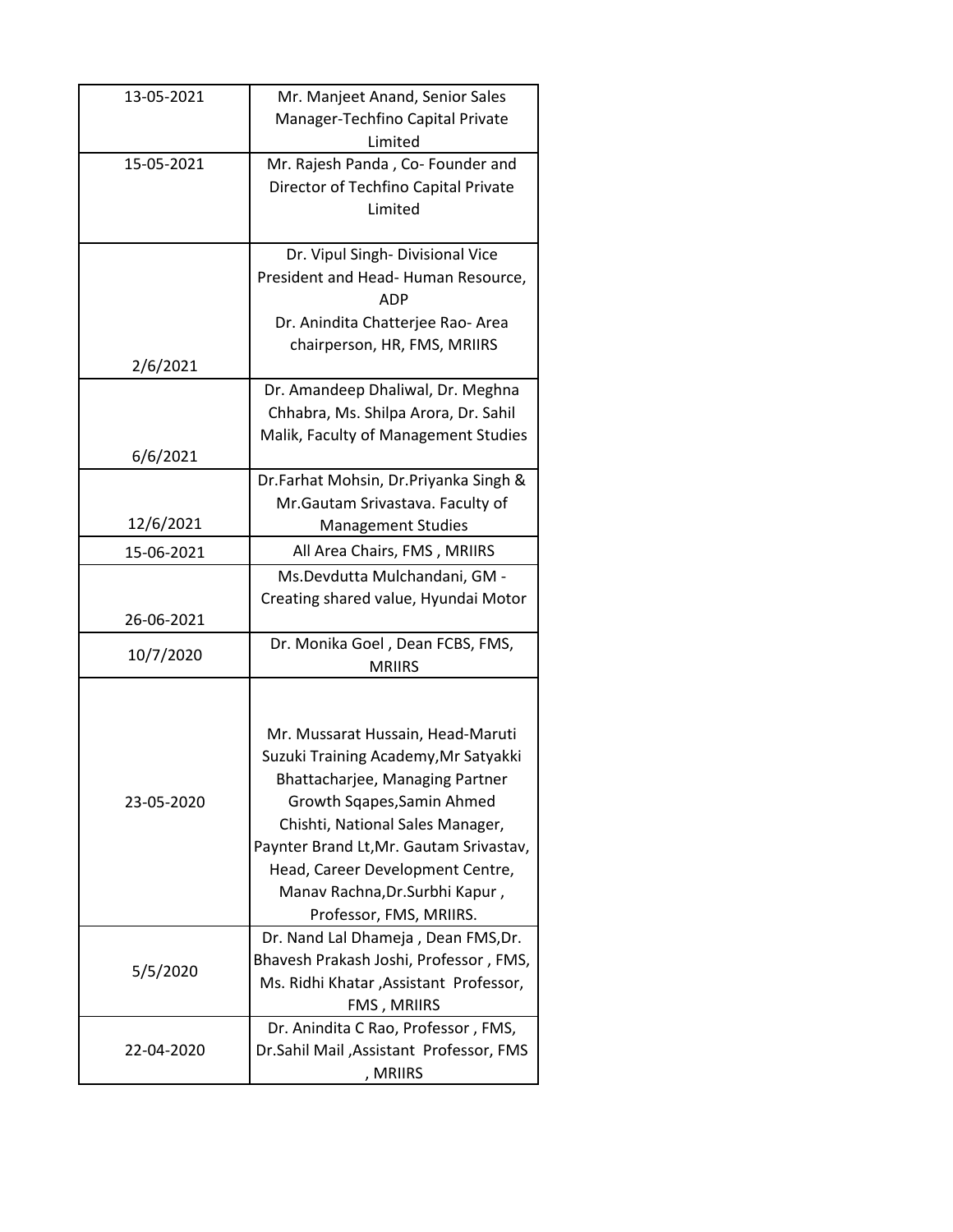|              | Dr. Priyanka Singh, Associate Professor             |
|--------------|-----------------------------------------------------|
| 10/4/2020    | , FMS, Dr. Anil Sarin, Professor, FMS,              |
|              | <b>MRIIRS</b>                                       |
| 4/4/2020     | <b>FMS</b>                                          |
|              |                                                     |
|              |                                                     |
|              | Ms. Garima Sharma, Principal                        |
| 4/3/2020     | <b>Communication Consultant</b>                     |
|              |                                                     |
|              | Dr. Bandana Chadha, Certified                       |
| 13-02-2020   | International finance professional                  |
|              |                                                     |
|              | Ms. Veena Kumari, Manager SEBI, New                 |
|              | Delhi and, New Delhi; Mr. Vinit Singh               |
| 28-01-2020   | Kaler, Sr. Manager- Training, MCX                   |
|              | Renu Bal, CEO and Co-founder, Tender                |
| 24-01-2020   | Heart (NGO),                                        |
|              |                                                     |
|              |                                                     |
| 02 -12 -2019 | Century cranes: Ms. Deepty Sharma                   |
|              |                                                     |
|              | Future group: Dr. Pooja Sukhija &                   |
| 19-11-2019   | Devendra Koli                                       |
| 18-07-2019   | Mr. Subrat Kumar, CEO CINQUE                        |
|              |                                                     |
| 17-07-2019   | Ms. Vidhi Kumar(Head HR)                            |
| 16-07-2019   | Volvo Eicher                                        |
|              | Dr. Dhananjay Singh<br><b>Director General NHRD</b> |
|              |                                                     |
| 29-04-2019   | Dr. Ritu Bajaj- Registrar, Vishwakarma              |
|              | Skill University, Haryana.                          |
|              |                                                     |
| 19-04-2019   | Mr. Gaurav Sharma, Mr. Akash Gupta &                |
|              | Mr. Samin Chisti                                    |
| 18-04-2019   | Jitender Gaur                                       |
|              |                                                     |
| 12-04-2019   | Mr.Ankit Upadhyay, Mr Parichay Tyagi                |
|              | & Mr.Satya Shiv                                     |
|              |                                                     |
| 05-02-2019   | Ms.Puneet Tiwana, CEO, SHEwanders,                  |
|              | Adventure-Travel Group.                             |
|              |                                                     |
| 17-11-2018   | Mr. Abhishek Maheshwari, Sr. Director,              |
|              | <b>Encore Capital Group</b>                         |
| 30-10-2018   | Dr. Purnima Rao, Head of Operations,                |
|              | <b>QRG Central Hospital</b>                         |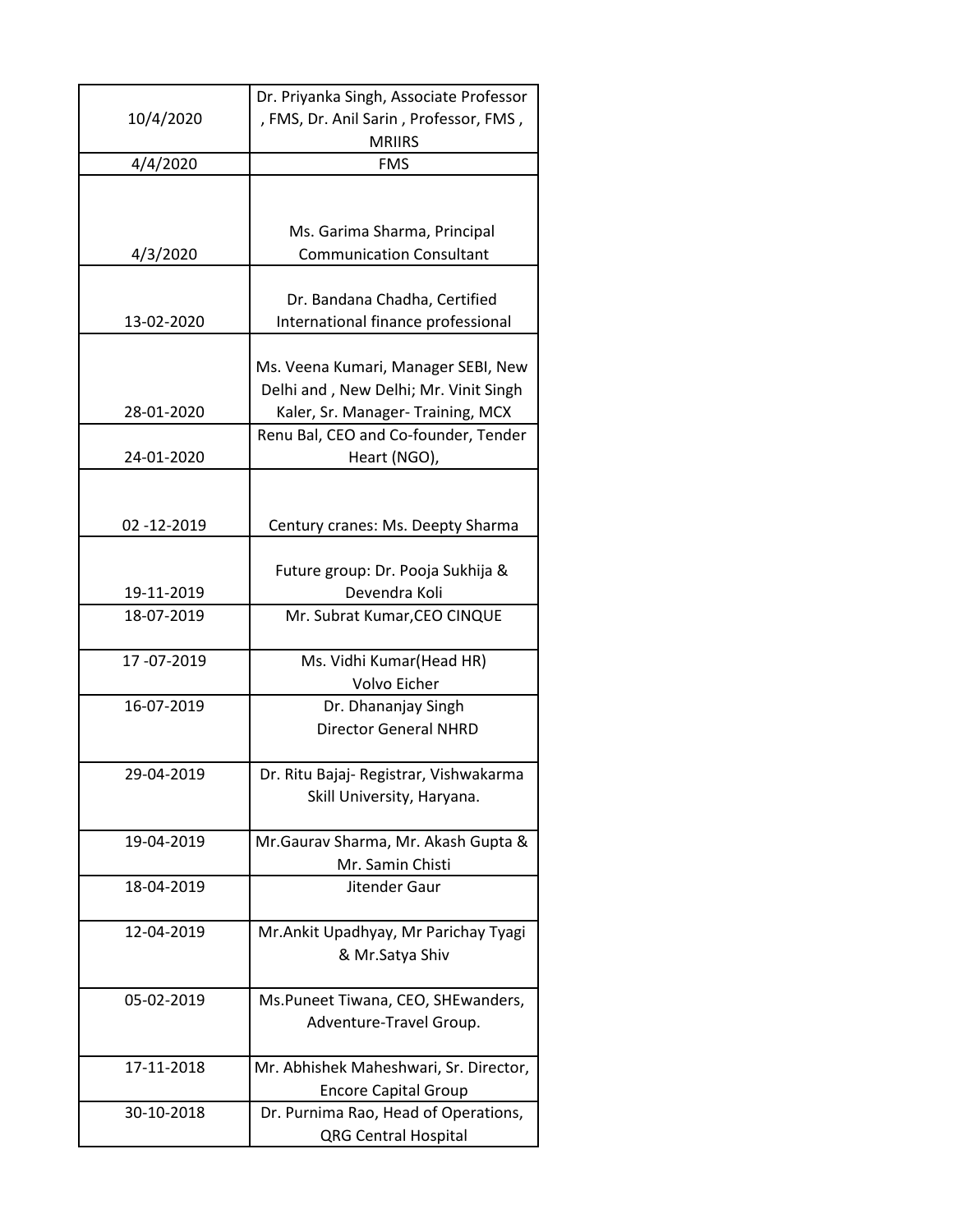| 23-10-2018 | Mr. Subrat Kumar, MD, Cinque HR                                                                                                                  |
|------------|--------------------------------------------------------------------------------------------------------------------------------------------------|
| 16-10-2018 | Mr. Ravi Kikan, Author and<br>Entrepreneurship Guru                                                                                              |
| 12-10-2018 | Mr. Saksham Sharma, Digital Marketing<br>specialist, philips India                                                                               |
| 11-10-2018 | Mr. Hardbinder Sokhi Bombay Stock<br>Exchange                                                                                                    |
| 09-10-2018 | Mr. Dhananjay Singh, Director General,<br><b>National HRD Network</b>                                                                            |
| 31-07-2018 | Sandeep Nagpal                                                                                                                                   |
| 14-03-2018 | Anisha Motwani's                                                                                                                                 |
| 12-03-2018 | Mr. Hari Krishnan, Founder, Culture<br>Drum                                                                                                      |
| 15-02-2018 | Mr.Amitabh Verma, CEO AMP Digital                                                                                                                |
| 08-11-2017 | Mr.Akash Gupta, MOBYCY                                                                                                                           |
| 01-08-2017 | Mr.AK Mishra, Chanakya's Academy                                                                                                                 |
| 09-05-2017 | <b>FMS</b>                                                                                                                                       |
| 13-02-2017 | Mr.Anurag Dikshit Vice-President,<br>Product Analytics and Head - Saving<br>and Investment Products for Personal<br><b>Business Banking, RBS</b> |
| 11-02-2017 | Mr. Vijay Sharma Vice-President and<br>Head - Sales and Distribution, Jindal<br><b>Stainless Group</b>                                           |
| 08-02-2017 | Mr. Suman Saurabh, CEO and Director<br>Bhartiya Micro-Credit (BMC), Former<br><b>VP Yes Bank</b>                                                 |
| 10-11-2016 | Dr. Rich Feller, Professor Emeritus,<br><b>Colorado State University</b>                                                                         |
| 13-10-2016 | R Srikanth, Vice President, Reliance Jio                                                                                                         |
| 30-09-2016 | Mr. Manash Chakraborty, Consutant-<br><b>Corporate HR&amp; Training</b>                                                                          |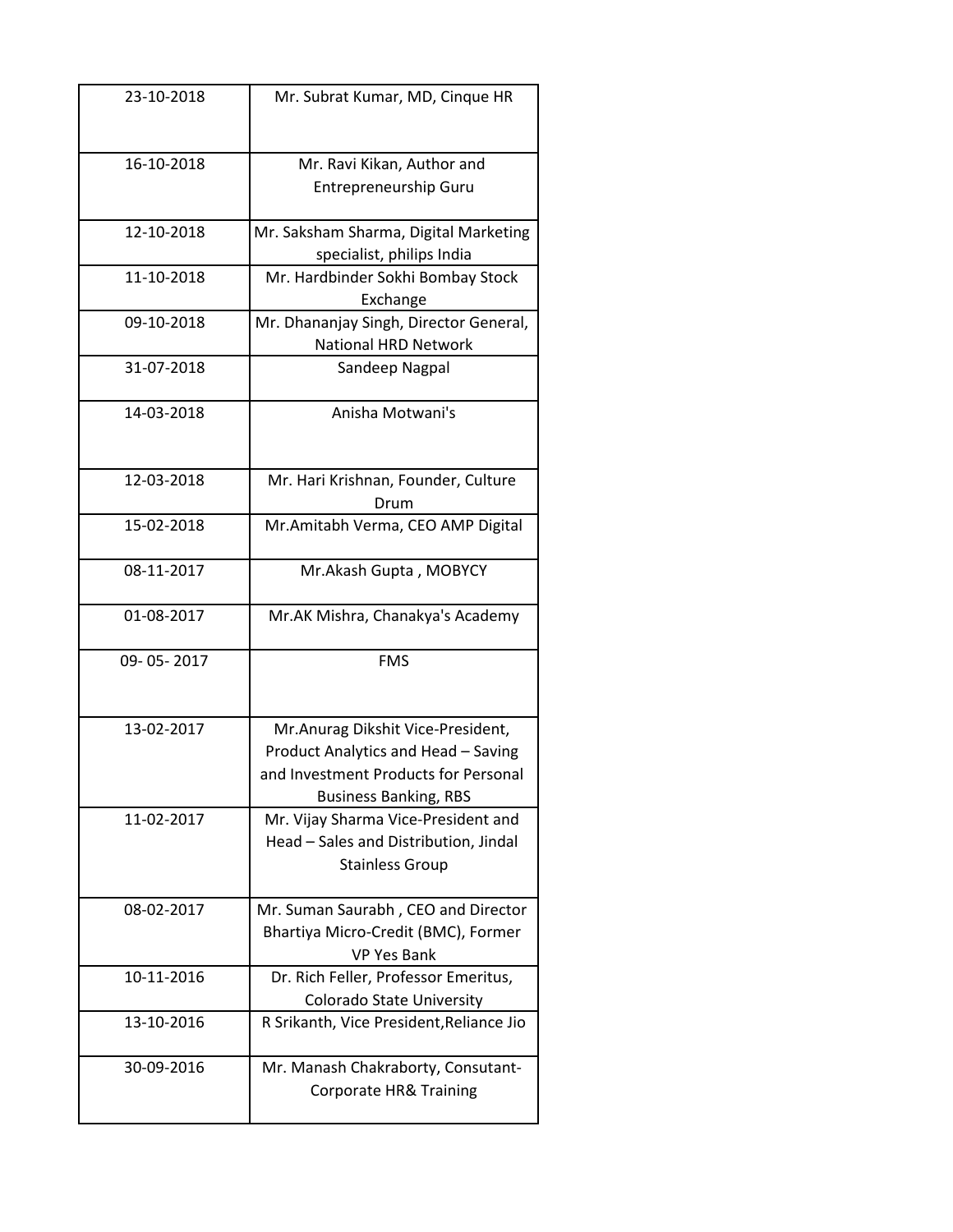| 28-09-2016 | Dr.Chavi Sharma                                           |
|------------|-----------------------------------------------------------|
|            |                                                           |
| 07-09-2016 | Dr. Mukul Jain, SEBI                                      |
| 28-07-2016 | Parikshit Dhanda, Entrepreneur                            |
| 08-04-2016 | Mr. Chandra Shekhar, MD, Empo Ver<br><b>HR Solutions</b>  |
| 01-03-2016 | Ms. Anubha Walia, Entrepreneur                            |
| 28-09-2015 | Mr. Ikram Singh Bawa, Mr. Neeraj<br>Chandok               |
| 03-09-2015 | Mr.Mukul Jain, SEBI                                       |
| 17-08-2015 | Ms.Aksheta Bhaskar, Trainer, IRRPL                        |
| 29-07-2015 | Dr.Sanjay Srivastava, MRIIRS                              |
| 28-07-2015 | Mr.Prem Kapoor, International<br><b>Education Experts</b> |
| 28-07-2015 | Dr.Chavi Sharma, Dean FMS                                 |
| 27-07-2015 | Prof. M Bagher, International Education<br>Experts        |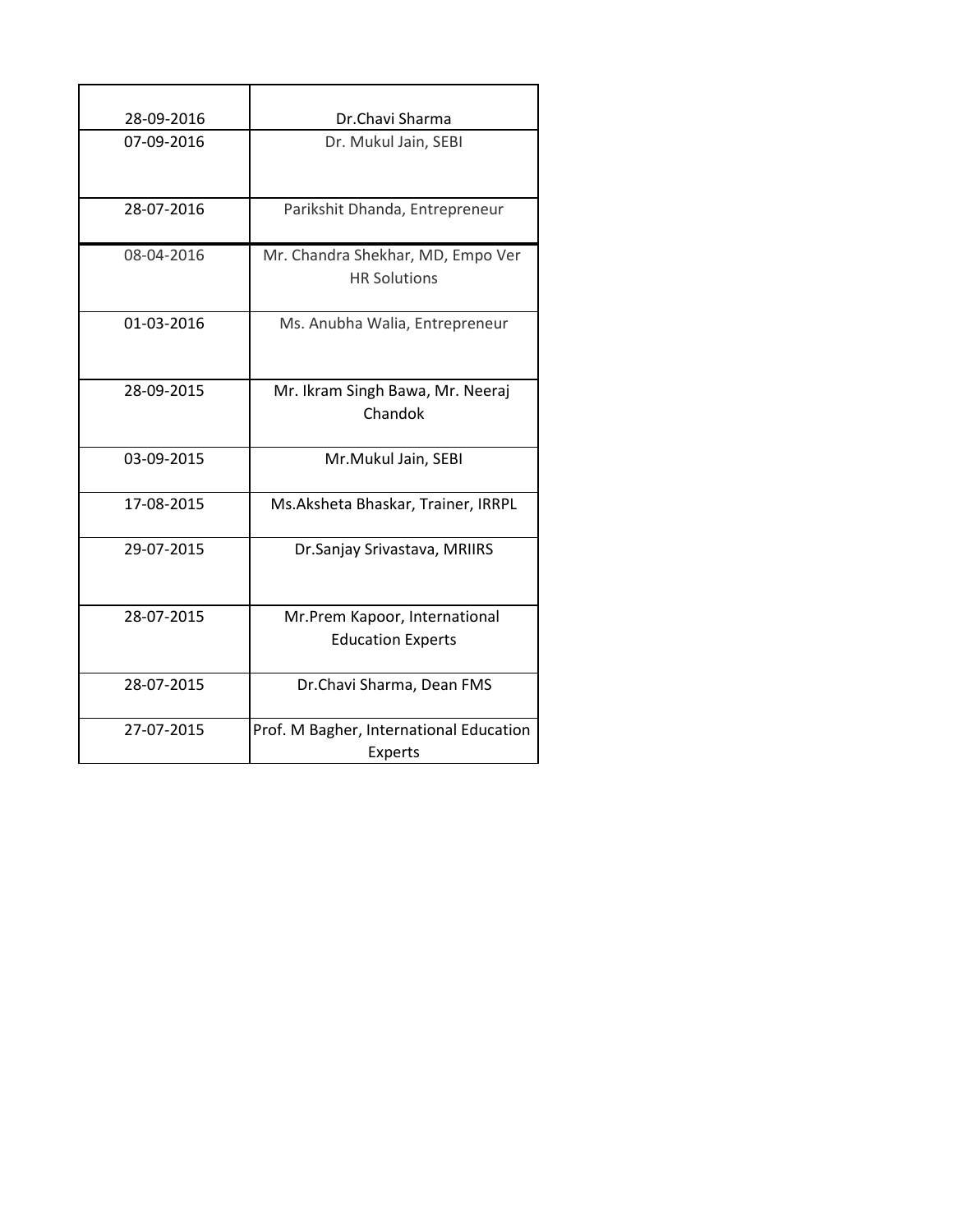## 5.1.2 Students benefited by career counseling and guidance for competitive examinations offered by the Institution during the last five years

**Year Name of the Activity conducted by the MRIIRS to offer guidance for career counselling offered by the institution during the last five years** 

|         |                                                                                                             |                                               |                          | Date(DD-MM-YYY)          |                                                                                                                                           |                                                                                                     |
|---------|-------------------------------------------------------------------------------------------------------------|-----------------------------------------------|--------------------------|--------------------------|-------------------------------------------------------------------------------------------------------------------------------------------|-----------------------------------------------------------------------------------------------------|
|         | Details of career counselling                                                                               | Number of students<br>attended / participated | From                     | To                       | Name of the resource<br>person/apercies/consultants<br>involved with contact details (if any)                                             | Faculty Coordinator for the activity<br>(Name, Designation, Department)                             |
|         | Micro Analysis of Financial Statements :Requirements for                                                    |                                               | 08-04-2016               | 08-04-2016               |                                                                                                                                           | Mr. Chandra Shekhar, MD, Empo Ver HR. Mr. Stati Sahni, Aust. Prof.; Ment. Studies                   |
|         | careers in finance                                                                                          |                                               |                          |                          | Solutions                                                                                                                                 |                                                                                                     |
|         | Startup as a career option for Qualities to be a successful<br>atrossex                                     | $\overline{S}$                                | 01-03-2016               | 01-03-2016               | Mr. Azabba Wala                                                                                                                           | Mr. Stati Salati, Avst. Prof., Meret. Studies                                                       |
|         | Basiness opportunities for Careers in hospitality industry.<br>Increasing Customer Satisfaction             | $\overline{39}$                               | 27-09-2015               | 28-09-2015               | Mr. Brazz Singh Baya, Mr. Negrai<br><b>Tundok</b>                                                                                         | Mr. Stati Salati, Avst. Prof., Meret. Studies                                                       |
| 2015-16 | Financial Avarences and its importance in one's career                                                      | $\overline{\phantom{a}}$                      | 03-09-2015               | 03-09-2015               | Mr. Makul Jain, S220                                                                                                                      | Mr. Stati Salesi, Avst. Prof., Meret. Studies                                                       |
|         | Session on selection of apt choices in career                                                               | $\alpha$                                      | 17.06.2015               | 17.06.3015               | Mr. Abshers Muscher                                                                                                                       | Mr. Stati Salesi, Avst. Prof.; Mgrat. Studies                                                       |
|         | Session on Psychometric Assessment for choosing the right<br>career path                                    | 76                                            | 29-07-2015               | 29-07-2015               | Dr. Saniaw Scivantava                                                                                                                     | Mr. Stati Salati, Avst. Prof., Meret. Studies                                                       |
|         | Session on Techniques to Deal with Challenges of Global<br>Market for Career Success                        | 78                                            | 26,02,2015               | 26.07.2015               | Mr. Prem Kapcee                                                                                                                           | Mr. Stati Salati, Avst. Prof., Meret. Studies                                                       |
|         | Cancer counseling by Faculty menton                                                                         | ×                                             | 28-07-2015               | 28-07-2015               | Dr. Chavi Sharma                                                                                                                          | Mr. Stati Salati, Avst. Prof., Meret. Studies                                                       |
|         | Session on Developing Skills for a better career path                                                       | n <sub>2</sub>                                | 27.07.2015               | 27-07-2015               | Prof. M Basbar                                                                                                                            | Mr. Stati Salati, Avst. Prof., Maret. Studies                                                       |
|         |                                                                                                             |                                               |                          |                          |                                                                                                                                           |                                                                                                     |
|         | Details of career counselling                                                                               | Number of students<br>attended / participated |                          | Date(DD-MM-YYY)          | Name of the resource<br>person/agencies/consultants                                                                                       | Faculty Coordinator for the activity                                                                |
|         |                                                                                                             |                                               | <b>Ernes</b>             | Tn.                      | involved with contact details (if any)                                                                                                    | (Name, Designation, Department)                                                                     |
|         | Session on Choice of Specialization and career opportunies<br>m in                                          | $\overline{3}$                                | 09-05-2017               | 09-05-2017               | 125                                                                                                                                       | Dr.Anindža C Rao, Associate, Prof., Mgrz.<br>Studios                                                |
|         | Cancer Opportunities in Data Sciences                                                                       | 83                                            | 13-02-2017               | 13-02-2017               | Mr. Anano Diohit Vice-President,<br>Product Analytics and Head - Saving and<br>Investment Products for Personal<br>lociness Banking, R.BS | Dr.Anindža C Rao, Associate, Prof., Mann.<br>Stadios                                                |
| 2016-17 | Souriers on Hour to make Balance between Personal and<br>redessional life for a Pruitful Career             | 83                                            | 11-02-2017               | 11-02-2017               | Mr. Viay Sharma Vice-President and<br>Head - Sales and Distribution, Jindal<br>Stainless Group                                            | Dr.Anindita C Rao, Associate. Prof., Mgrat.<br>Studios                                              |
|         | Cateer Counselling in Challenges faced by Small<br>Entrepreneurs and Role of Microfinance                   | $\mathbf{R}$                                  | 08-02-2017               | 08-02-2017               | Mr. Sunun Saurabh . CEO and Director<br>Yes Bank                                                                                          | Bhariya Micro-Credit (BMC), Former VP Dr.Anindita C Rao Associate, Prof., Mann.<br>Studios          |
|         | Session on Career discovery and Career Success Mantras.                                                     | q2                                            | 10-11-2016               | 10-11-2016               | Dr. Rich Feller, Professor Emeritas.<br>Colorado State University                                                                         | Dr.Anindita C Rao, Associate. Prof., Mgret.<br>Studios                                              |
|         | Session on New digital India and career opportunities.                                                      | $\mathbf{x}$                                  | 13-30-2016               | 13-30-2016               | R Sekanft, Vice President Relatice Jio                                                                                                    | Dr.Anindža C Rao, Associate, Prof., Mang.<br>Stadius                                                |
|         | Soujon on Industry expectations and self analysis towards.<br>Cancer Path                                   | $\mathfrak{p}$                                | 30-09-2016               | 30-09-2016               | Mr. Manash Chakraborty, Consutant-<br>Corporate HR& Training                                                                              | Dr.Anindža C Rao, Associate, Prof., Mann.<br>Studios                                                |
|         | Categr cosmoding session by faculty mentors.<br>Session on Role of Financial system and its impact on one's | 97                                            | 28-09-2016<br>07-09-2016 | 28-09-2016<br>07-09-2016 | Dr. Chavi Sharma<br>Dr. Makul Jain, S120                                                                                                  | Dr.Anindita C Rao, Associate. Prof., Mgret.<br>Stadios<br>Dr.Anindža C Rao, Associate, Prof., Mgrz. |
|         | frelhood and career path                                                                                    | $\infty$                                      | 2010/2016                | 28-07-2016               | ratola Diazda, Entrecenzar                                                                                                                | <b>Condice</b><br>Dr.Anindža C Rao Associate, Prof., Marga                                          |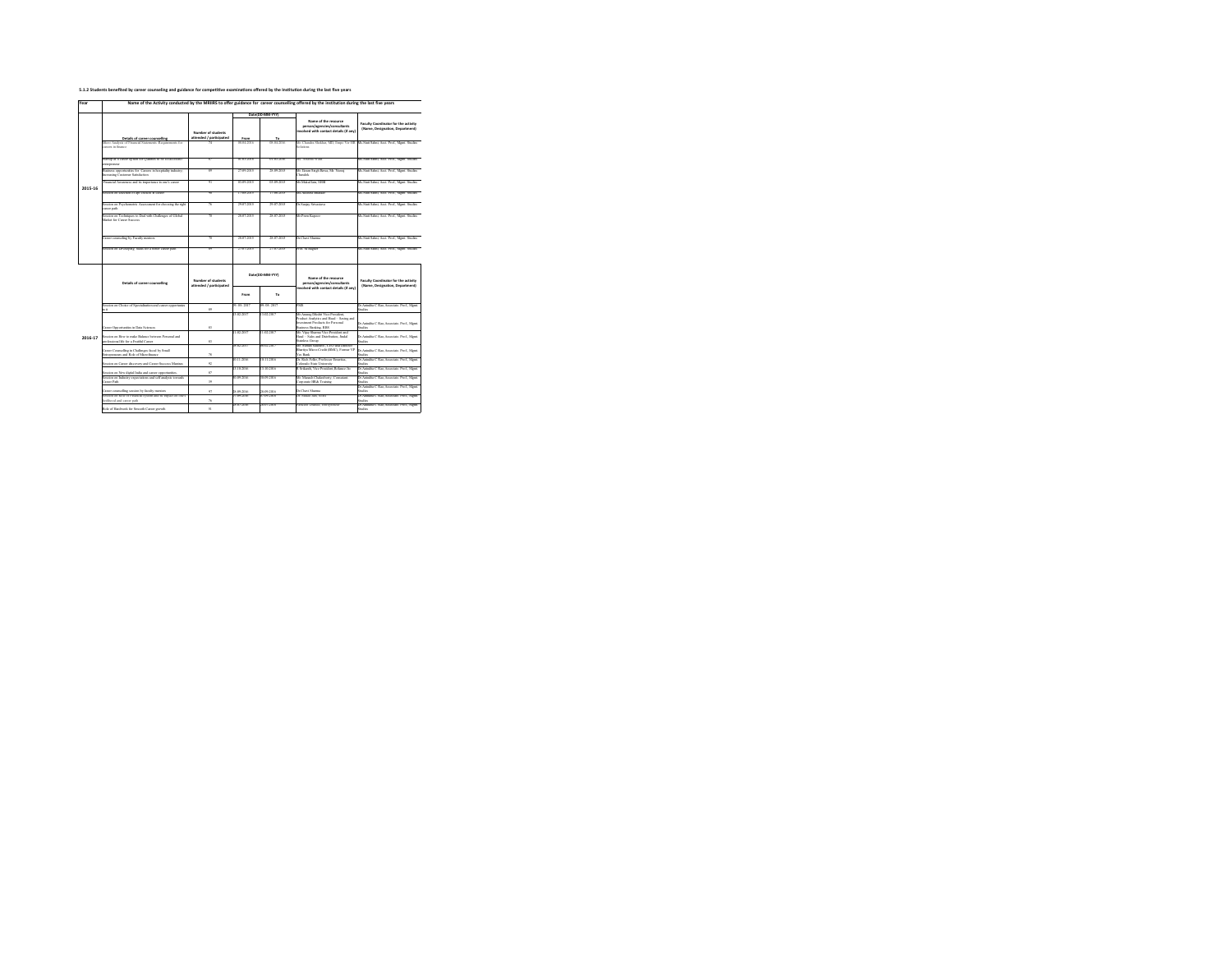|         |                                                                                                                           | of sts                                              |                          | Date(DD-MM-YYY)          | e of the resource<br>Na                                                                                                                                                                                                                    | <b>Faculty Coordinator for the activity<br/>(Name, Designation, Department)</b> |
|---------|---------------------------------------------------------------------------------------------------------------------------|-----------------------------------------------------|--------------------------|--------------------------|--------------------------------------------------------------------------------------------------------------------------------------------------------------------------------------------------------------------------------------------|---------------------------------------------------------------------------------|
|         | Details of career counselling                                                                                             | attended / participated                             | From                     | To.                      | person/agencies/consultants<br>olved with contact details (if any)                                                                                                                                                                         |                                                                                 |
|         |                                                                                                                           |                                                     |                          |                          |                                                                                                                                                                                                                                            |                                                                                 |
| 2017-18 | stien skil is d<br>sarb Pan                                                                                               |                                                     | 14.03.2019               |                          |                                                                                                                                                                                                                                            | sciate. Prof., Me                                                               |
|         | sdast                                                                                                                     | $\overline{\mathbf{u}}$                             | 12-03-2019               | 12-03-2018               | r. Hari Krishran, Founder, Cul                                                                                                                                                                                                             | stic<br>at Mehrin Associate, Prof., Mem                                         |
|         |                                                                                                                           | j,                                                  |                          |                          |                                                                                                                                                                                                                                            | X Far<br>Itadio<br>kB<br>c. Prof., M                                            |
|         | is e                                                                                                                      |                                                     | $m_{11}$                 | 06.11.2011               |                                                                                                                                                                                                                                            | ≂                                                                               |
|         | Challenges in the Jc                                                                                                      | 30                                                  | 01-08-2017               | 01-08-201                | <b>CAK Midata Chanakya's A</b>                                                                                                                                                                                                             | ate: Prof., Ma                                                                  |
|         |                                                                                                                           | $\overline{S}$                                      |                          |                          |                                                                                                                                                                                                                                            | <b>Radio</b>                                                                    |
|         |                                                                                                                           |                                                     |                          | m)                       |                                                                                                                                                                                                                                            |                                                                                 |
|         | Details of career counselling                                                                                             | Number of students                                  |                          |                          | Name of the resource<br>person/agencies/consultants                                                                                                                                                                                        | <b>Faculty Coordinator for the activity</b>                                     |
|         |                                                                                                                           | ttended / participated                              | from                     | To                       | (red with contact details (if any)                                                                                                                                                                                                         | (Name, Designation, Department)                                                 |
|         | pert Talk on "Internal Marketing": Career Mantra for                                                                      |                                                     |                          |                          | k. Rita Bajaj-Registrar, V<br>kill University, Haryans.                                                                                                                                                                                    | anka Singh, Associate. Prof., Mgm                                               |
|         | vices<br>emipanel discussion: How to propase for career and                                                               | ś2                                                  | 19-04-2019               | 10.04.2019               | .<br>County Sharma, Mr. Akash 6                                                                                                                                                                                                            | erazars<br>Jr.Priyanka Singh, Associate: Prof., Mgr                             |
|         |                                                                                                                           | š4                                                  | 18-04-2019               | 18-04-2011               | & Samin Chies<br>keder Gaur                                                                                                                                                                                                                | stic<br>k Priyaska Singh, Associate<br>India                                    |
|         | n on industry expectations fi                                                                                             | 56<br>è                                             |                          |                          | Ipadhyay, I                                                                                                                                                                                                                                | t Priyanka Singh, Associa                                                       |
| 2018-19 | bpert lecture: Starting a Basiness with zero inves                                                                        |                                                     |                          |                          | <b>uneet Treana, CEO, 5</b><br>mtare-Travel Group.                                                                                                                                                                                         | le Privardo Singh Associate, Prof., Ment                                        |
|         | te Career                                                                                                                 | 77                                                  |                          |                          |                                                                                                                                                                                                                                            | uas<br>Chi                                                                      |
|         | taging Analytics for a Canter in Financial Set                                                                            | 25                                                  |                          |                          | .<br>In Abbanda Mahashu<br>In Capital Group                                                                                                                                                                                                |                                                                                 |
|         |                                                                                                                           | ä                                                   | 21, 10, 2019             | 21.10.2019               | e. Farmini Kato, rama ve vijesana<br>(RG Cantral Hospital<br>(r. Subest Kumar, MD, Cinque Hi                                                                                                                                               |                                                                                 |
|         | anancu<br>x for be<br>Validate your Basiness Start up Idea for a                                                          |                                                     |                          |                          | Ravi Kikan, Autho<br>Ingenneamhip Gum                                                                                                                                                                                                      | le Priyanka Singh                                                               |
|         |                                                                                                                           | m                                                   |                          |                          |                                                                                                                                                                                                                                            |                                                                                 |
|         |                                                                                                                           |                                                     |                          |                          | cialist, philips India<br>Monthia due Politic                                                                                                                                                                                              |                                                                                 |
|         | scial Literacy in building Strong Ca                                                                                      | 33                                                  |                          |                          | hange<br>Thanasjay Singh, Da<br>Thanasjay Singh, Da                                                                                                                                                                                        | di<br>Dr.Priyanka Singh, Ax                                                     |
|         | melling for Corporate Success in the Digital                                                                              | $^{111}$<br>77                                      | 11.05331                 |                          | lational HRD Network                                                                                                                                                                                                                       | itadies<br>3r. Priyanka Singh, A                                                |
|         |                                                                                                                           |                                                     |                          |                          |                                                                                                                                                                                                                                            |                                                                                 |
|         | Details of career counselling                                                                                             | <b>Number of students</b><br>ittended / participate |                          | Date(DD-MM-YYY)          | Name of the resource<br>person/agencies/consultants<br>rolved with contact details (if any)                                                                                                                                                | <b>Faculty Coordinator for the activity<br/>(Name, Designation, Department)</b> |
|         |                                                                                                                           |                                                     | From                     | To                       |                                                                                                                                                                                                                                            |                                                                                 |
|         |                                                                                                                           | 80                                                  | 10/7/2020                | 10/7/2020                | Dr. Monka God , Dam FCBS, FMS, $\operatorname{MEBES}$                                                                                                                                                                                      | Dr.Amandeep Dhalwal, Assistant, Prof.,<br>Mgmt, Studies                         |
|         | te Your Own Success Story - Be an Entrepe                                                                                 |                                                     |                          |                          |                                                                                                                                                                                                                                            | Dr.Ar                                                                           |
|         | io Planning for Badding Managers Post COVID 19                                                                            | $\overline{10}$                                     | 23-05-2020               | 23-05-2020               | unki Training Academy,Mr Satyakki<br>hattacharjae, Managing Partner Growth                                                                                                                                                                 | ep Dhalwal, Assistant, Prof.,<br>Mgmt, Studies                                  |
|         | scial Management during and post Covid 19:                                                                                | $^{50}$                                             | 5/5/2020                 | 5/5/2020                 | Suppor Samin Ahmed Chichti, National<br>166: Suna Luctuanuspi, Lisan F585, Lt.<br>Harvonh Pauland, Josian Luctuanuspi, Lisan F585, Lt.<br>Mac Richard, Profession, PMS, Pauland Pauland, Pauland Pauland.                                  | Dr.Amandeep Dhalwal, Assistant, Prof.,<br>Mgmt, Studies                         |
|         |                                                                                                                           |                                                     |                          |                          |                                                                                                                                                                                                                                            | Dr.Ar<br>tant. Prof.,                                                           |
|         | ship 3.0- COVID 19 - "Leading Out of Adve                                                                                 | 90                                                  | 22-04-2020               | 22-04-2020               | Dr. Anisdia C. Rao, Professor , FMS,<br>Dr. Sahil Mail , Assistant Professor, FMS<br>MREIRS                                                                                                                                                | ep Dhallwal, Assist<br>Mgmt, Studies                                            |
|         |                                                                                                                           |                                                     |                          |                          |                                                                                                                                                                                                                                            | Dr./<br>est. Prof.                                                              |
| 2019-20 | tial Skilk for Successful Marketing Career in the<br>ging Times                                                           | $^{50}$                                             | 10/4/2020                | 10/4/2020                | Dr. Priyanka Singh, Associate Professor,<br>PMS, Dr. Anil Sarin , Professor, PMS ,<br>MRIIRS                                                                                                                                               | ep Dhalwal, Assist<br>Mgmt. Studies                                             |
|         |                                                                                                                           | 93                                                  | 4/4/2020                 | 4/4/2020                 |                                                                                                                                                                                                                                            |                                                                                 |
|         | Spacialization with their electives<br>Career and Role of a publicist in m<br><b>Managing Corp</b>                        | c                                                   | 4/3/2020                 | 4/3/2020                 | .<br>Sharma Dri                                                                                                                                                                                                                            | Mgmt. Studies<br>- Challwal.Ass                                                 |
|         |                                                                                                                           |                                                     |                          |                          |                                                                                                                                                                                                                                            |                                                                                 |
|         | .<br>Communications in Healthcare Sector<br>Dopert Lecture on Malntaing Strong Caneer in MNC's v                          |                                                     |                          |                          | ommunication Consultant<br>r. Bandana Chadha, Certifiad                                                                                                                                                                                    | Mgnt, Studies                                                                   |
|         | elp of Financial Manage                                                                                                   | $\mathbf{r}$                                        | 11-02-2020               | 13-02-2020               | temational finance professional                                                                                                                                                                                                            | p Dhalwal, Ass<br>Mgmt, Studier                                                 |
|         | er Path : Bridging gap between the industry and                                                                           |                                                     |                          |                          |                                                                                                                                                                                                                                            | p Dhalwal, Ass<br>Mgmt Studies                                                  |
|         | r Opportunities in Solid Wa                                                                                               | as.                                                 | 23-01-2020               | 24-01-2020               | ts. Veena Kumari, Manager SEBI, New<br>vehi and , New Delhi; Mr. Vink Singh<br>aler, Sr. Manager-Training, MCX<br>enu Bal, CEO and Co-founder, Tender<br>۵O).                                                                              | wal, A<br>Studi                                                                 |
|         |                                                                                                                           | s.                                                  | 02-12-2019               | 02-12-2019               |                                                                                                                                                                                                                                            | p Dhall<br>Marr<br>Vent. St                                                     |
|         | rt talk on retail and con<br>ful marketing career                                                                         | 87                                                  |                          |                          | mbury cranes: Ms. Deepty Sharr<br>dure group: Dr. Pooja Sukhija &                                                                                                                                                                          |                                                                                 |
|         | are: MBA and Caree                                                                                                        | 74                                                  | 19-11-2019<br>18-07-2019 | 19-11-2019<br>18-07-2019 | rendra Koli<br>: Subrat Kumar,CEO CIN                                                                                                                                                                                                      | Mgmt. St<br>Mgmt. Studies<br><br>n Dhelland Arr                                 |
|         |                                                                                                                           | $\alpha$                                            | 17-07-2019<br>16-07-2019 | 17-07-2019               | VidN Kumar [Head HR]                                                                                                                                                                                                                       | Mgmt. Studies<br>eo Dhallwal Assistant, Pro<br>$\frac{1}{2}$                    |
|         | xpert Lecture: Understanding People for 1fe and cares<br>xpert Lecture: 'On How to be Corporate Warriors for<br>er growth | œ                                                   |                          | 16-07-2019               | /olvo Eicher<br>r. Dhananjay Singh<br>Director General NHRD                                                                                                                                                                                | Mgmt. Studies                                                                   |
|         |                                                                                                                           | .<br>New of shortents                               |                          | Date(DD-MM-YYY)          |                                                                                                                                                                                                                                            |                                                                                 |
|         | Details of career counselling                                                                                             | ttended / participated                              | from                     | To                       |                                                                                                                                                                                                                                            | ulty Coordinator for the activity<br>(Name, Designation, Depa                   |
|         |                                                                                                                           |                                                     |                          |                          | Name of the resource<br>person/agencies/consultants<br>olved with contact details (if an                                                                                                                                                   |                                                                                 |
|         |                                                                                                                           | 70                                                  | 2/7/2020                 | 2/7/2020                 |                                                                                                                                                                                                                                            | k. Ridhi, Assistant. Prof., Mg                                                  |
|         |                                                                                                                           | 65                                                  | $\sim$<br><b>DO TOTO</b> | a wa                     | Manusi Pandey: HR Profession<br>mpus Medical Systems Pvt. Ltd.<br>Jot Swaroop Singh: Marketing<br>"Yain Chawla,Haad- Sports teat                                                                                                           | .<br>Ridhi, Assistant, Prof., M.                                                |
|         | al life for a Fruitful Car                                                                                                | s2                                                  |                          |                          | r<br>diterji Technologies<br>Ir. Samin Chiei-PAYNTR<br>nkeha Kobá<br>-MYLO                                                                                                                                                                 | Mr. Ridhi, Assistant, Prof., My                                                 |
|         | ion en Psychometric Analysis for Car                                                                                      |                                                     |                          |                          | tof: (Dr.) Sanjay Srivastava-VC-MRIIE                                                                                                                                                                                                      |                                                                                 |
|         |                                                                                                                           |                                                     |                          |                          | dr. Alok Narais, Honorable Sec<br>@HRDN DELHL, and NCR Chap                                                                                                                                                                                |                                                                                 |
|         |                                                                                                                           |                                                     |                          |                          |                                                                                                                                                                                                                                            |                                                                                 |
|         |                                                                                                                           |                                                     |                          |                          |                                                                                                                                                                                                                                            |                                                                                 |
|         |                                                                                                                           |                                                     |                          |                          |                                                                                                                                                                                                                                            |                                                                                 |
|         |                                                                                                                           |                                                     |                          |                          | NHEINN DELIEL, and NCR Chapter Ade.<br>Agoineois Thislav Lead in Harusa Capital Adelais<br>Management, Mc Asuit Moham Head HR<br>Management, Mc Asuit Moham Head HR<br>Corporate BR function, GMR, Mc Management Surface Corporate BR func |                                                                                 |
|         |                                                                                                                           |                                                     |                          |                          |                                                                                                                                                                                                                                            | tt, Prof., Ment, Stad                                                           |
|         |                                                                                                                           |                                                     |                          |                          |                                                                                                                                                                                                                                            |                                                                                 |
|         | thami Connect Session on 29:2<br>spectation & career path<br>r & Steafs                                                   |                                                     |                          |                          |                                                                                                                                                                                                                                            |                                                                                 |
|         | <b>Jami Consect - pasel Discussion on C:</b><br>IBA from internship to Corporate life                                     |                                                     |                          |                          |                                                                                                                                                                                                                                            |                                                                                 |
|         |                                                                                                                           |                                                     |                          |                          | Mr. Auchit Kumar, Sanior Technical<br>Fearn Lead-Deire Technologies Solu<br>Pr. Lid<br>Mr. Akads Gapta -Senior Associate,<br>SS&C GloboDp financial services<br>Fechnologies (INDIA) Pvt. Ltd.                                             |                                                                                 |
|         | sar on Man<br>rate World                                                                                                  |                                                     |                          |                          | vicanongus (1916) PN-Ltd.<br>dr. Sabyasachi-HRD Program officer in<br>Fringle Consulting Firm<br>dr. Prema Mehrotra-Matketing<br>.satisfing I<br>Mehrour<br>laforing<br>utive at Rexel India<br>unications Ex-<br>u. Lul                   |                                                                                 |
|         |                                                                                                                           |                                                     |                          |                          | منة<br>Napur Dutta Chowdhary-free<br>tal Marketing                                                                                                                                                                                         |                                                                                 |
|         |                                                                                                                           |                                                     | 10/4/2021<br>13-05-2022  | 10/4/202                 | п.                                                                                                                                                                                                                                         |                                                                                 |
|         |                                                                                                                           |                                                     | $-05 - 2021$             |                          | .<br>August Annad, Senior Sales<br>Ino Capital Private Limited                                                                                                                                                                             |                                                                                 |
|         | chinar- Coundown To Corporate Careers - Redefining<br>atomer Experience In The Digital Era                                |                                                     |                          |                          | le. Rajoch Panda , Co-Founder and<br>Inector of Techfino Capital Private                                                                                                                                                                   |                                                                                 |
|         | wa to Com-<br>.<br>a Raib                                                                                                 |                                                     |                          |                          | imited<br>Ir. Vipul Singh- Divisional Vice P1<br>nd Head- Human Resource, ADP                                                                                                                                                              |                                                                                 |
|         |                                                                                                                           |                                                     |                          |                          | Anindita Chatterjac Rao-Anu<br>sirperson, HR, FMS, MRIIRS                                                                                                                                                                                  |                                                                                 |
|         |                                                                                                                           |                                                     |                          |                          | in Tibul<br>at Dr. M                                                                                                                                                                                                                       |                                                                                 |
| 2020-21 |                                                                                                                           |                                                     |                          |                          | .<br>Talubra, Mr. Shilpa Arora, Dr. Sahil<br>dalik, Faculty of Management Studies                                                                                                                                                          |                                                                                 |
|         |                                                                                                                           |                                                     |                          |                          |                                                                                                                                                                                                                                            |                                                                                 |
|         |                                                                                                                           |                                                     |                          |                          | ond, Dr.Priyanka Sir<br>McGautan Srienstava, Faculty of<br>Management Studies<br>-<br>All Anna Chaire FAFS ARE                                                                                                                             |                                                                                 |